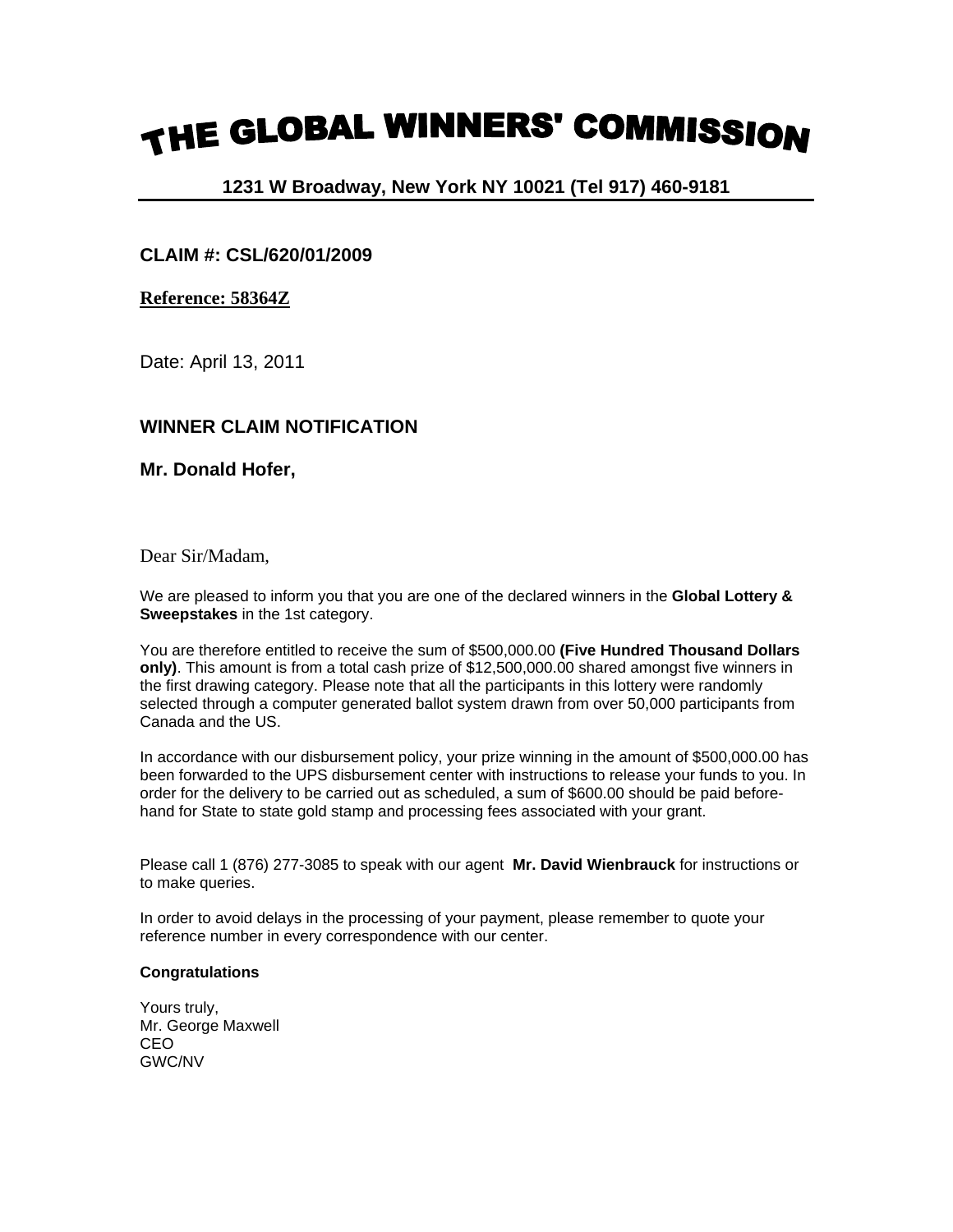



55 Glenlake Parkway NE

From : UPS Billing Centre

To: Dil lards Inc (Traffic Man a g e m e n t Dept.)

Subject: Billing Error

Dear C ustomer,

A glitch in the alg orithm of o ur billing software resulted in the inflation of the last consoli dated freight invoi ce y ou receive d from the UPS Billing Centre. We require a copy of the afo rementioned d ocument in order to e stablish and reconcile the pecuniary anomaly imposed on your account. Kindly forward a copy of your last consoli dated invoice to the fac simile n u m ber desig nated below. U pon receipt of the aforementioned document we will process the ref und & apply the figure involve d to y o u r accou nt. Thank you.

Best regards, UPS Billing Center.

**FAX: 888-271-7687** 

**R EFER E N C E # 915271 DATE: NOVEMBER 23, 2009**